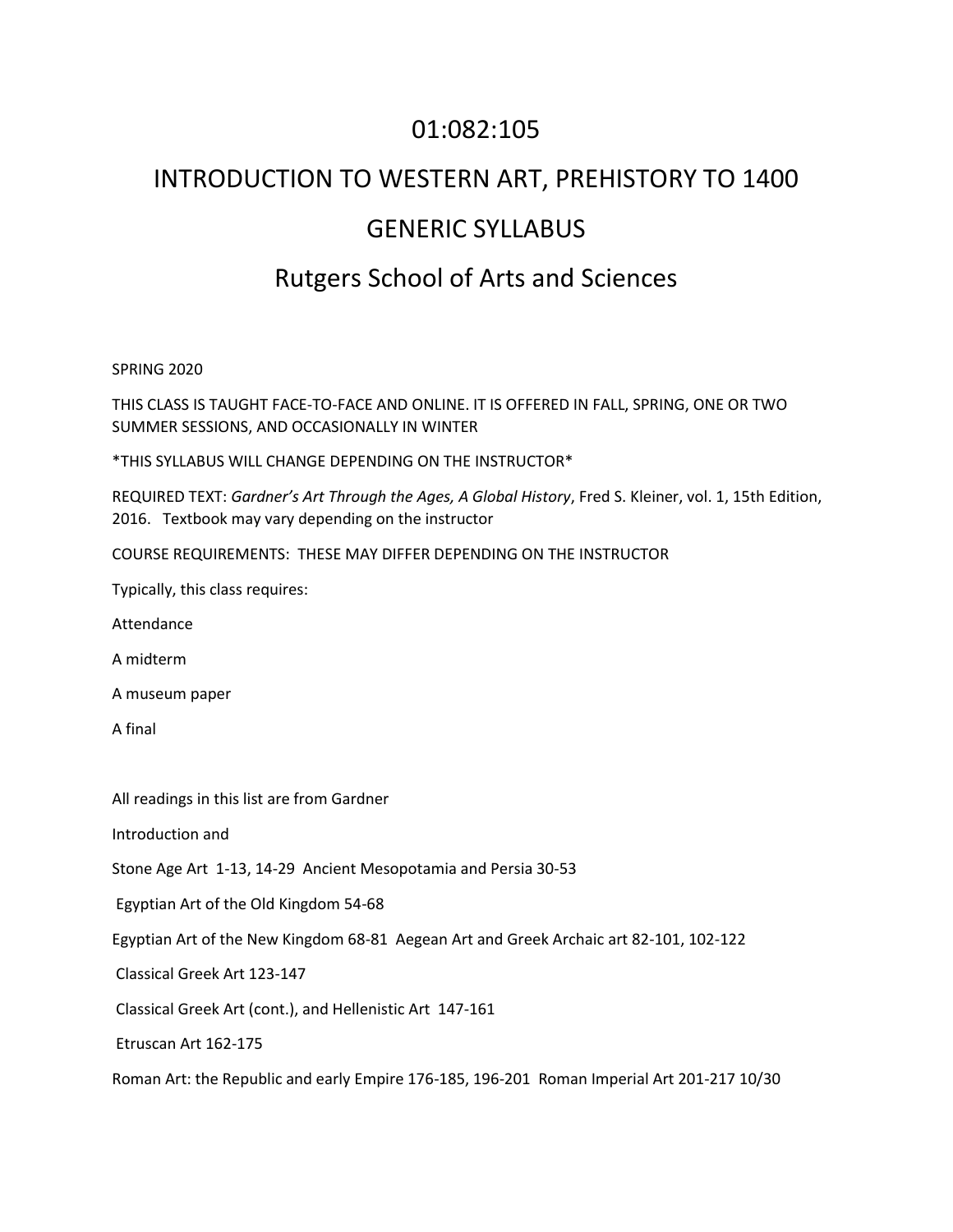MIDTERM Roman Imperial Art cont. 201-217 Roman Domestic Architecture and Painting 186-195 Roman Art of the Late Empire and Jewish and Early Christian Art 218-229, 230-256 Byzantine Art 256-283 Islamic Art 284-309 HARD COPY OF MUSEUM PAPER AND ELECTRONIC VERSION due Early Medieval Art, Anglo Saxon 310-328 Ottonian Art; Romanesque Art 329-337; 338-357 Romanesque Art 357-371 Gothic Art—Art and Sculpture of the Cathedrals 372-383 Gothic Art—Manuscripts, Sculpture and Painting 384-391, 394-399 12/10 REVIEW TBA FINAL EXAM

LEARNING GOALS: The skills developed in this class are applicable to the art of any culture, providing important tools for navigating and interpreting media and visual representation in the twenty-first century, and they form the foundation for more advanced art history courses by introducing techniques of visual analysis and other interpretative tools of art historical research.

CONDUCT CODE: The Department of Art History expects all its students to attend every class, except in cases of illness, serious family concerns, or other major problems. We expect that students will arrive on time, prepared to listen and participate as appropriate, and to stay for the duration of a meeting rather than drift in or out casually. In short, we anticipate that students will show professors, teaching assistants and fellow students maximum consideration by minimizing the disturbances that cause interruptions in the learning process. This means that punctuality is a "must." Professional language, courtesy and respect are guiding principles in all exchanges among students, teachings assistants and the professor.

RUTGERS RESOURCES: CAPS – Counseling, ADAP, and Psychiatric Services

http://rhscaps.rutgers.edu/ Office of Disability Services https://ods.rutgers.edu/ Rutgers Learning Centers https://rlc.rutgers.edu/ Rutgers Libraries http://www.libraries.rutgers.edu/